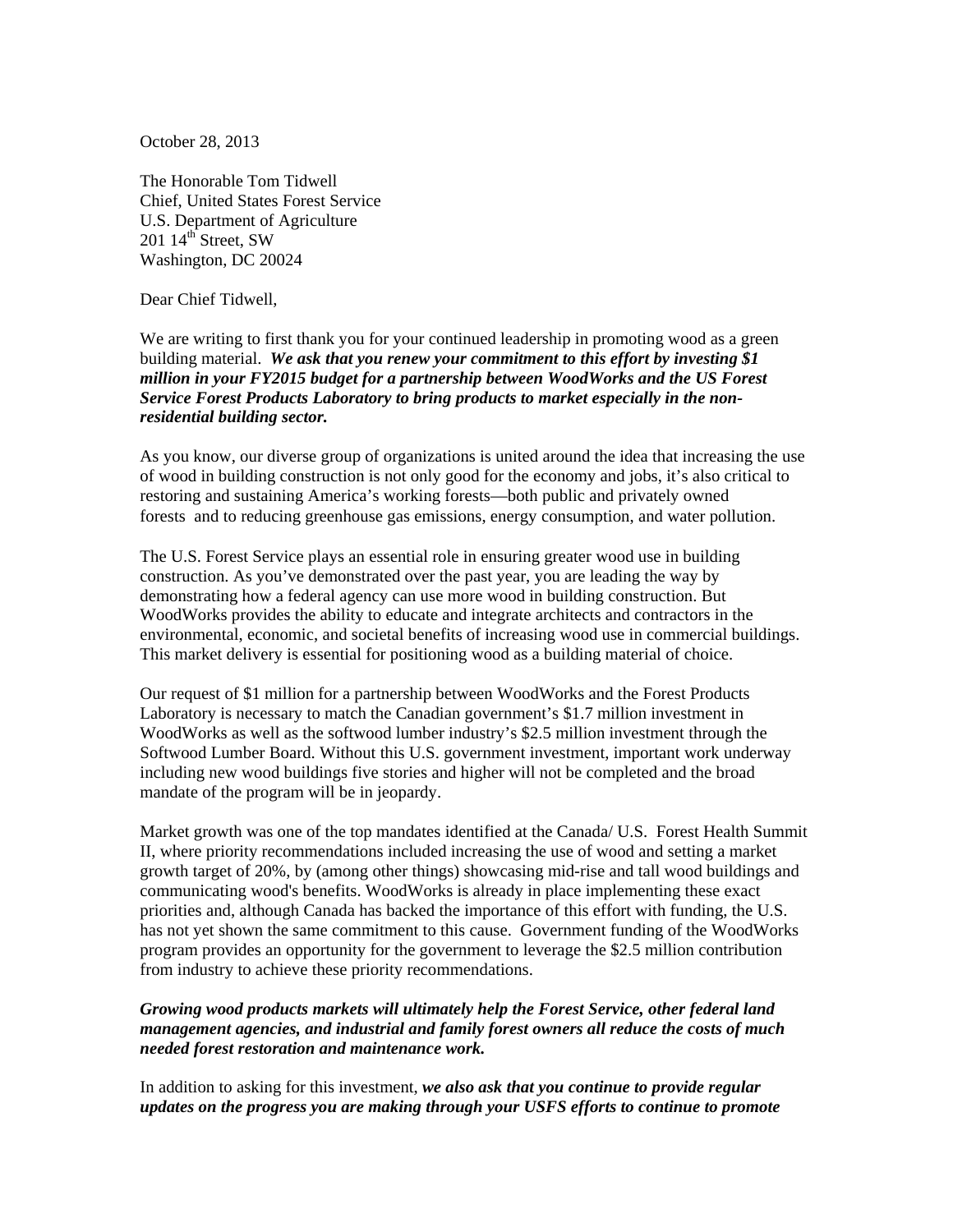*wood as a green building material.* Rita Hite at the American Forest Foundation (202) 463-2594 or rhite@forestfoundation.org will continue to be the point of contact to arrange these updates.

Thank you for your consideration.

Sincerely,

Alabama Forestry Association American Forest & Paper Association American Forest Foundation American Wood Council APA-The Engineered Wood Association Arington Tree Farm Arkansas Forestry Association Binational Softwood Lumber Council Boone and Crockett Club California Forestry Association California Redwood Association Cambridge WI Composite Panel Association Connecticut Forest & Park Association Environmental and Energy Study Institute Green Diamond Resource Company Federal Forest Resource Coalition Florida Forestry Association Forest Products National Labor Management Committee Forest Resources Association Inc. Hardwood Federation Hardwood Plywood and Veneer Association Idaho Forest Group Kentucky Forest Industries Association Louisiana Forestry Association Lyme Timber Company LP Minnesota Forest Industries Minnesota Timber Producers Association Mississippi Forestry Association National Alliance of Forest Owners National Association of State Foresters National Association of University Forest Resource Programs National Lumber and Building Material Dealers Association National Wood Flooring Association North Carolina Forestry Association Ohio Forestry Association Oregon Forest Industries Council Oregon Small Woodlands Association Oregon Women in Timber Plum Creek Timber Company Ruffed Grouse Society Sierra Pacific Industries Small Woodland Owners Association of Maine